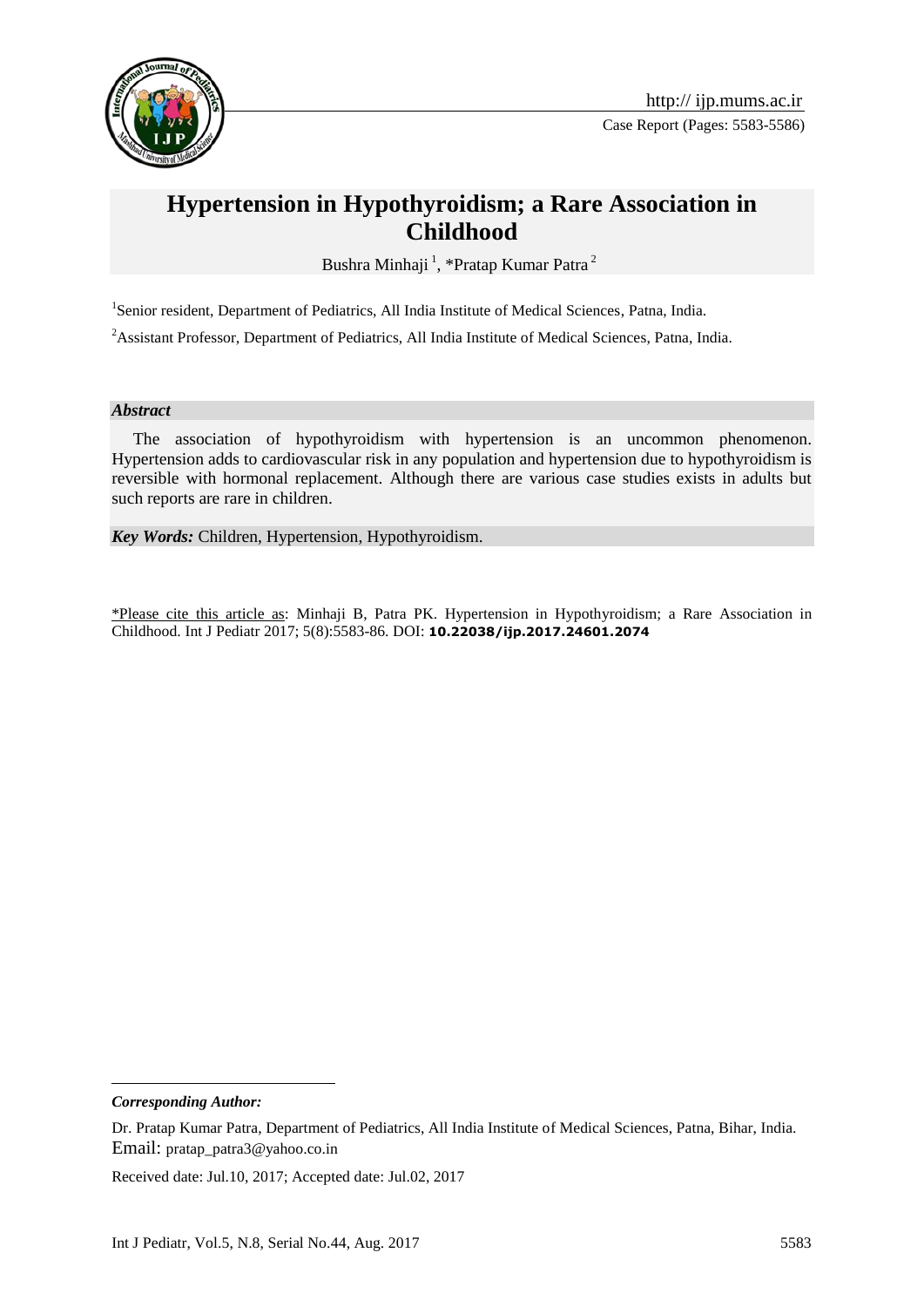# **1- INTRODUCTION**

 Hypothyroidism is one of the most common endocrine abnormality encountered and thus have a significant health effect in any population. Untreated hypothyroidism has varied effects involving multiple systems. Hypothyroidism has been linked with both hypothyroidism and hypertension in adults. Several studies have shown the association of hypertension with subclinical hypothyroidism in adults (1). However, such reports are lacking in children. The index case had overt hypothyroidism and had significant hypertension which is rarely reported till date.

# **2- CASE REPORT**

 A 14- year- old- boy presented with complain of pain in both groins since last 5 months and generalized body swelling. The pain was insidious in onset and progressive in nature. He had received anti-tubercular drugs for this complains by local physician. As he was not improving and the child started limping along with the development of generalised body edema, he was referred to our institute. Parents were also very much concerned about the mental slowing and poor academic performance of the child. On physical examination, patient's vital signs were temperature 97.6 Fahrenheit, pulse-78/minute, blood pressure- 140/90mmhg, respiratory rate 18/minute.

General physical examination revealed mild pallor, non-pitting edema, thick tongue, coarse dry skin and cool extremities. His movements were very slow and he was limping on left side although complaint of pain was on both sides of hips. Hypertension was never documented in the past and there was no history of hypertension in parents. Investigation revealed macrocytic anemia with Hb-12.6gm/dl, MCV-92fl. Thyroid stimulating hormone (TSH) level was

markedly raised (above 150mIu/ml) and levels of Thyroxine (T4) (6nmol/l), (Triiodothyronine level - 0.14 nmol/l) were significantly low. Thyroid antiperoxidase antibody (TPO-Abs) level (1,300U/ml), and antithyroglobulin antibodies level (486U/ml) were very high and suggestive of autoimmune thyroiditis.

There was moderate elevation of Aspartate aminotransferase (207U/L), and Alanine aminotransferase (156U/L). Serum urea and creatinine were within normal limit. The serum sodium and potassium values were 137/meq/l and 3.8meq/l, respectively.

Serum cholesterol-was elevated (361mg/dl), and serum triglycerides 227 mg/dl, HDL cholesterol-68mg/dl,VLDL-45.2mg/dl, LDL-247mg/dl. He was further investigated to rule out other etiology of hypertension. Ultrasonography of the abdomen showed fatty liver with mild hepatomegaly and normal kidneys. Renal artery doppler study was normal.

Echocardiography and Electrocardiogram was suggestive of left ventricular hypertrophy, but fundus examination did not revealed any abnormality. Overnight dexamethasone suppression test was normal. X-Ray of both hips joint revealed mild erosion of head of femur on the left side.

The patient was started on levothyroxine initially with low dose and subsequently the dose was increased. Orthopedic consultation was sought for the erosion of head of femur, Perthes disease was suspected and hip spica was applied with a plan for surgical containment in future. At 6 weeks follow-up, child improved significantly. Pain in groin subsided considerably and child was able to walk normally. Blood pressure was towards normal and tapering of antihypertensives was started in follow-up and subsequently stopped and the child is currently on follow up.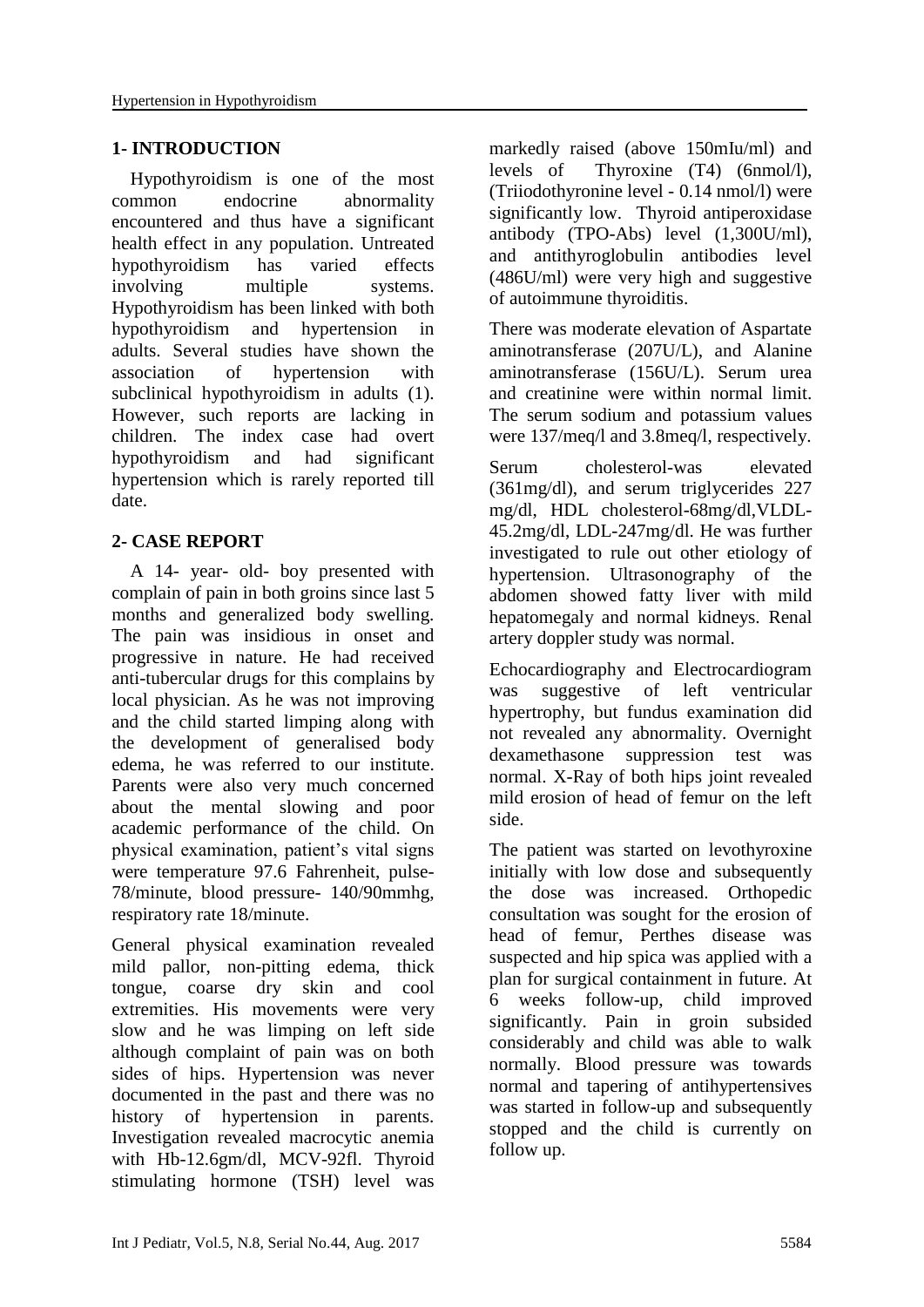## **3- DISCUSSION**

 Renal parenchymal diseases and renovascular disease continue to be the commonest cause of hypertension in children. Hypothyroidism is currently not recognized as an etiological agent for secondary hypertension in children and adolescents. There is significant burden of hypothyroidism in India. The prevalence is approximately 11% which is comparatively higher to developed nation like United States of America and United Kingdom with prevalence of 4.6% and 2%, respectively (3, 4).

Various studies in the past have shown association between hypertension and hypothyroidism in adults. Itterman et al. have shown the association of serum TSH level with systolic and diastolic hypertension and found a positive relationship between serum TSH levels and hypertension in children (2). However, only few studies have shown of hypertension in hypothyroid children. A number of mechanisms have been postulated as cause of hypertension in hypothyroidism. 3, 5, 3´-triiodothyronine is the metabolically active thyroid agent that possibly has a vasodilatory effect on the vascular muscle cells (5, 6).

In euthyroid state there is a balance between vasoconstrictor and vasodilator mechanism. T3 deficiency in hypothyroidism is associated with peripheral vasoconstriction. Hypothyroidism also leads to endothelial dysfunction through alteration in local vasodilatory effect of T3, (downregulation of endothelial nitric oxide production occurs in hypothyroidism) leading to increased arterial stiffness thus lead to arteriosclerosis (7).

Hypertension itself induces changes in arterial wall further leading to reduced elasticity and increasing stiffness. Thyroid hormones affect both alpha and beta adrenergic response. They increase the number of beta-adrenoceptors thus potentiating beta-adrenergic response which have a vasodilator effect while decreasing alpha adrenergic response. In hypothyroidism alpha-adrenergic responses are potentiated while betaadrenergic are blunted thus resulting in vasoconstriction and elevation of systemic vascular resistance (8, 9).

Fommel et al. found in their study a highly significant association between free T3 and diastolic hypertension. Elevated levels of adrenaline and noradrenaline were uniformly found in hypothyroid states suggesting sympathetic over activity in this condition (10). Hypothyroidism is a low renin state and renin-angiotensin system does not play role in elevation of blood pressure in hypothyroidism (11).

This case exemplifies a case of acquired hypothyroidism that goes unrecognized by caregivers due to subtle nature of the disease. In a well-grown child acquired hypothyroidism can go undiagnosed especially in a male as disease presentation can be very subtle and non-specific. In this case child had developed a number of complications before coming to medical attention. Poor parental supervision played a significant role. Non availability of social services and poor primary health care are other contributing factors.

## **4- CONCLUSION**

 To conclude, hypothyroidism is associated with hypertension in children is a very uncommon phenomenon and paediatrician should be aware of this perplexity, and any child with hypertension should be investigated for the underlying hypothyroidism state.

## **5- ABBREVIATION**

- Hb: Haemoglobin,
- **MCV:** Mean corpuscular volume,
- **HDL:** High-density lipoproteins,